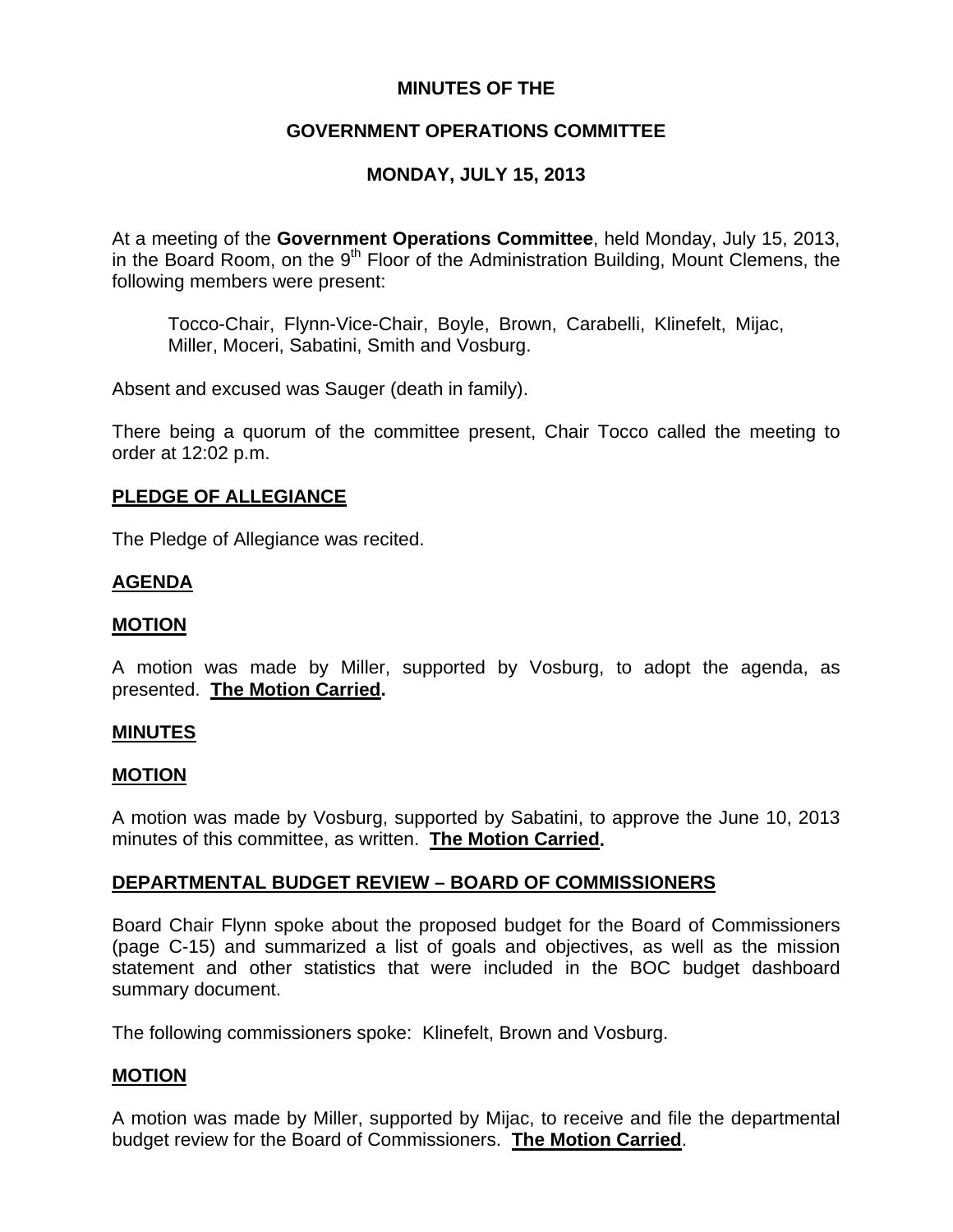# **DEPARTMENTAL BUDGET REVIEW – ETHICS BOARD**

# **REPORT BY DR. AMBOYER ON 2012 ANNUAL ETHICS REPORT**

Pete Provenzano summarized the proposed budget for the Ethics Board (page C-31).

Dr. Amboyer, Chairman of the Ethics Board, recognized Board member James Caygill and potential candidate Brian Bourbeau. He responded to questions regarding the budget and the Annual Ethics Report that was previously provided.

The following commissioners spoke: Miller, Brown, Boyle, Klinefelt and Moceri.

#### **MOTION**

A motion was made by Brown, supported by Carabelli, to receive and file the departmental budget review for the Ethics Board. **The Motion Carried**.

### **INTERVIEW OF CANDIDATE FOR BOARDS & COMMISSIONS APPOINTMENT**

#### **ETHICS BOARD**

Brian Bourbeau was present.

The following commissioner asked questions: Flynn.

### **APPOINTMENT**

#### **ETHICS BOARD**

### **COMMITTEE RECOMMENDATION – MOTION**

A motion was made by Vosburg, supported by Miller, to recommend that the Board of Commissioners approve the County Executive's appointment of Brian Bourbeau to the Ethics Board to fill the unexpired five-year term ending February 1, 2014; Further, a copy of this Board of Commissioners' action is directed to be delivered forthwith to the Office of the County Executive. **THE MOTION CARRIED.**

### **DEPARTMENTAL BUDGET REVIEW – CLERK/REGISTER OF DEEDS**

Pete Provenzano summarized the proposed budget for the Clerk's Office (page C-19). He stated that the positions have remained the same and there is an increase in expenditures, which is mostly related to fringe benefit cost increases.

He said the Clerk had requested four new positions, but that was not recommended by the Office of County Executive, due to their request to all departments to delay adding new positions in an effort to balance the budget. He said the Finance Department will closely monitor the revenue collection and staff needs for the Clerk's Office.